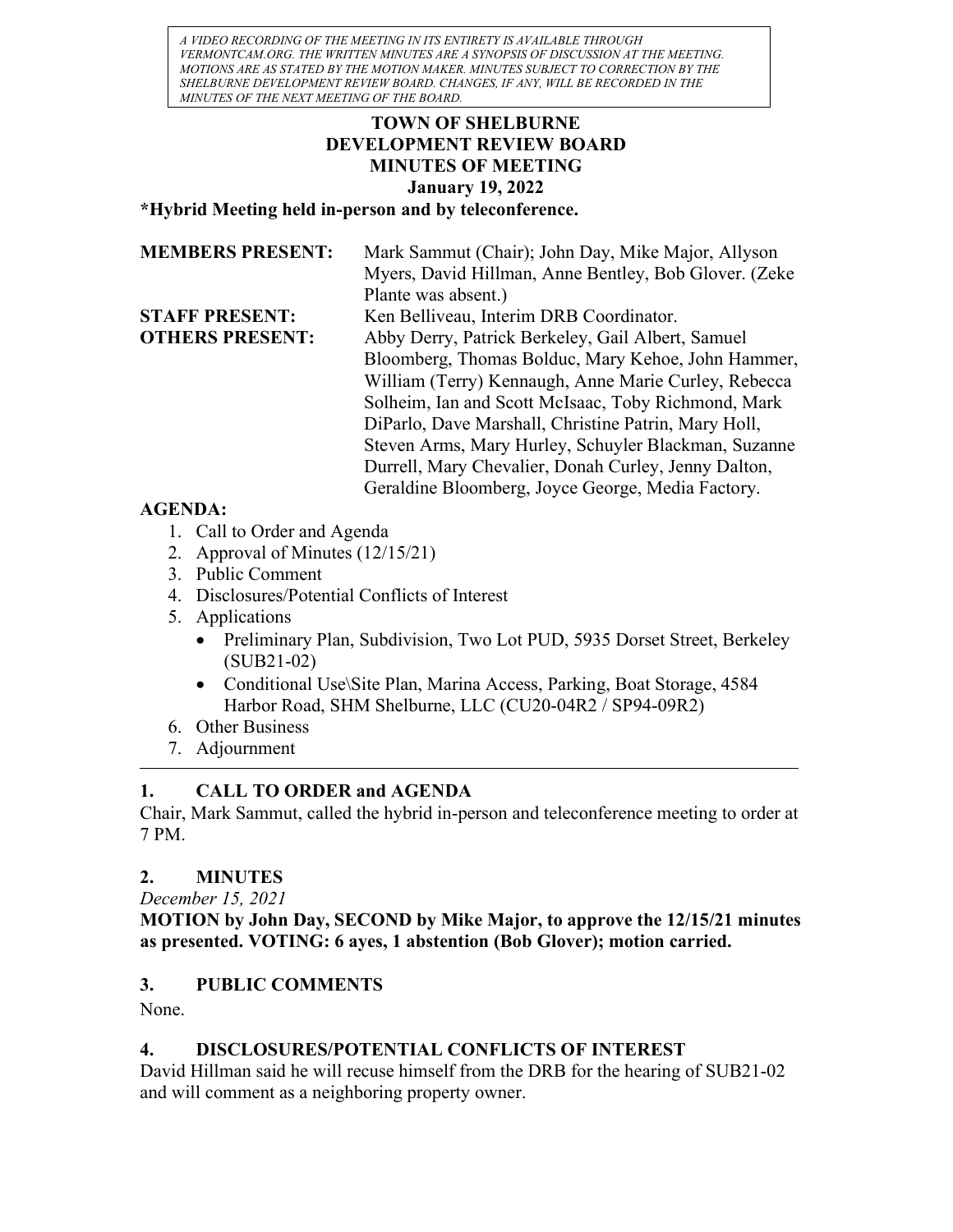John Day, Allyson Myers, and Mark Sammut mentioned they store their boats at the shipyard and buy fuel there. John Day noted he lives nearby the shipyard.

Those participating in the meeting were asked if anyone had any concerns about the participation of any DRB member in any matter on the agenda. No concerns were raised.

# 5. APPLICATIONS

The function of the Development Review Board as a quasi-judicial board and the hearing procedure were explained. Individuals to give testimony before the DRB were sworn in.

### SUB21-02: Preliminary Plan for a two lot PUD subdivision with a third open space lot at 5935 Dorset Street in the Rural District by Patrick Berkeley

Abby Derry and Patrick Berkeley appeared on behalf of the application. David Hillman recused himself.

### STAFF REPORT

The DRB received a written staff report on the application, dated 1/19/22. Ken Belliveau reported the Preliminary Plan is consistent with what was presented at Sketch Plan review. The requirements in the bylaws have been met.

### APPLICANT COMMENTS

Abby Derry described the three lot PUD-R at 5935 Dorset Street, noting most of the Class II wetlands on the site are in the third lot (open space lot). The driveway on the north side of the property will be shared. The two residential lots will have on-site wastewater mound systems. The building envelopes are shown. The walking easement has been removed. Application for a wetlands permit from VT ANR will be submitted.

### PUBLIC COMMENT

David Hillman, abutting property owner, spoke in support of the application.

Gail Albert, Shelburne Natural Resources Committee, requested the applicant be asked to submit an open space plan and that the Natural Resources Committee review the open space agreement. Mark Sammut noted the agreement is available for review and must be in compliance with the town regulations.

### DELIBERATION/DECISION

Preliminary Plan, Subdivision, Two Lot PUD, 5935 Dorset Street, Berkeley (SUB21-02) MOTION by John Day, SECOND by Mike Major, to finalize the record, close the hearing, and direct staff to prepare a decision approve the Preliminary Plat for SUB21-02, a proposed two lot PUD-R subdivision in the Rural District, and to authorize the applicant to submit a Final Plat/Plan for SUB21-02 with the following conditions:

1. Final Plan/Plat application must meet the requirements of Section 610 of the Shelburne Subdivision Regulations and be approved by the DRB within one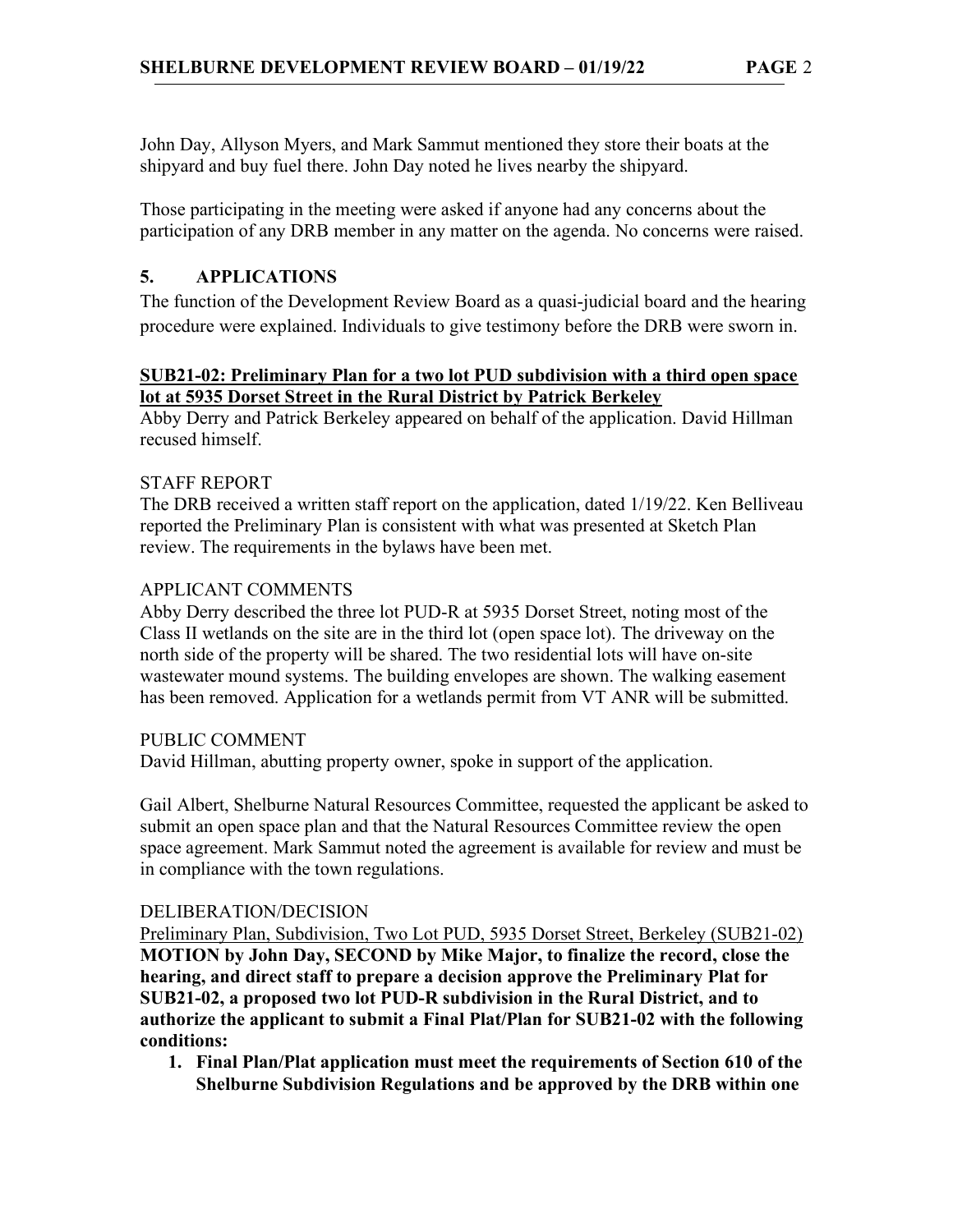year of the date of the Preliminary Plan approval or the approval becomes null and void.

- 2. Final Plat submittal shall include a wetlands delineation approved by VT DEC documenting the extent of the Class II wetlands on the subject property and all required wetland buffers as well as authorization to place the proposed driveway through the wetland along Dorset Street.
- 3. Final Plat submittal shall include a Water and Wastewater Discharge Permit approved by VT DEC for the two proposed single family dwellings on Lots 1 and 2 on the subject property.
- 4. Final Plat submittal shall include draft easement language ensuring protection of the required open space satisfying the town's requirements as provided in Section 1930.3(C)(d) of the Shelburne Zoning Bylaws.
- 5. Approval is required by the town highway department for the construction of the proposed driveway access to Dorset Street including the size and location of any required culverts or drainage structures.

VOTING: unanimous (6-0); motion carried.

David Hillman returned to the DRB.

CU20-04R2\SP94-09R2: Conditional Use\Site Plan to relocate the main access drive, create a dedicated summer parking area, provide pedestrian pathways, redesign various boat access, storage and marina operations, and add new stormwater facilities including 30 s.f. of fill within mapped FEMA floodplain at 4584 Harbor Road in the Rural Zoning District and Lakeshore Conservation Overlay District by SHM Shelburne, LLC d/b/a Safe Harbor Shelburne Shipyard

Dave Marshall, Civil Engineering Associates, appeared on behalf of the application.

### STAFF REPORT

The DRB received a written staff report on the application, dated 1/19/22. Ken Belliveau explained the process with site plan and conditional use review.

### APPLICANT COMMENTS

Dave Marshall gave an overview of the property (a state historic site) and the existing conditions, buildings, historic structures, wet and dry dock areas. The proposed improvements to the 15.4 acre property with lake frontage on two sides include relocation of the access driveway to the southerly edge of the property, placement of a culvert, stormwater facilities for water quality treatment, reconstruction and relocation of the clubhouse/administration building, and separation of the boat storage area and operations on the site.

There was discussion of:

- Phasing the construction Dave Marshall said the relocation of the access road will be done first followed by the other improvements. The construction will be done in the off season and will take a couple of years to complete.
- Impact to three historic features on the site Dave Marshall stated there are no physical changes proposed to the features.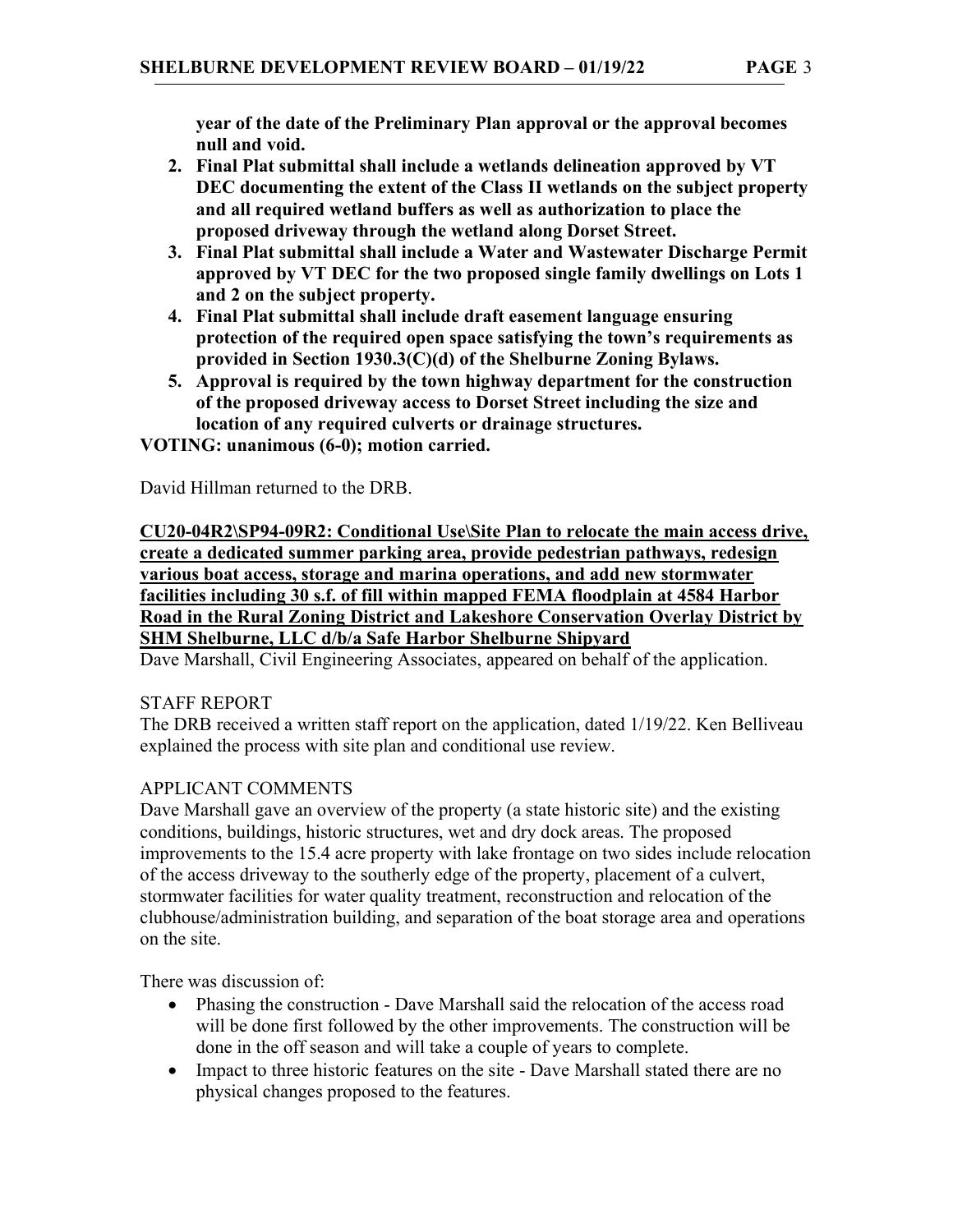- Water used to rinse off boats Dave Marshall stated the water will be captured and hauled to the town's wastewater treatment plant.
- Increase in boats,  $d$ ocks Dave Marshall said the goal is to increase capacity by 20%. There is enough parking, but the purpose of the parking area is mainly for boat storage off-season.
- Gate on the end of Harbor Road Dave Marshall said a gate is to be determined. The town has been plowing and maintaining the end of Harbor Road though the road is private and owned by the marina.

#### PUBLIC COMMENT

Gail Albert, Shelburne Natural Resources Committee, said the committee has questions on wetlands impact, the amount of impervious pavement, options to avoid the wetlands, the material composition of the new drive, and if the work already being done is permitted. Dave Marshall said the work being done was permitted in March 2021 and is to stabilize the shoreline. The Bruce Hill building was removed as well. The access road with the existing stone surface avoids impact to the boat storage area to the north and avoids the "ditch wetland". The access road will be paved to reduce dust and silt. There will be stormwater management/treatment on the site. Dave Marshall said he can provide data on the amount of impervious surface on the site.

Tom Bolduc, Harbor Road, spoke on behalf of 32 property owners and families neighboring the shipyard to express concern about traffic, lighting, water outflow, beach impact. The homeowners own and manage shared property including the private beach and tennis courts which abut the shipyard and new proposed entrance. Mr. Bolduc requested the homeowners association be recognized as an "entity of interest" and the review by the DRB be continued to February to allow residents opportunity to review the plans, seek legal counsel if necessary, and ask questions on the project. Mark Sammut noted participation in the DRB meeting and abutting property owners provide party status with the application. Ken Belliveau added the DRB does not decide who has party status, the Environmental Court does in the event that an appeal is filed.

Mary Kehoe, General Greene Road, asked about the following:

- Number of parking spaces and if the lot will be paved Dave Marshall said there will be close to 300 paved spaces.
- If the number of parking spaces could be decreased and the goals of the shipyard achieved of safe ingress/egress for patrons and boats - Dave Marshall confirmed this.
- Alternate means of ingress/egress less close to private property regularly used by residents including young children, the stop sign on Harbor Road, increased traffic being dangerous – Dave Marshall explained the stop sign will force people on Harbor Road to stop and not continue at speed past the beach. There will be an increase in traffic with additional clients going to their boats. The access has been tested with a tractor trailer through the intersection and it worked. A driveway farther to the north could be wider and not impact the special wetland south of the driveway.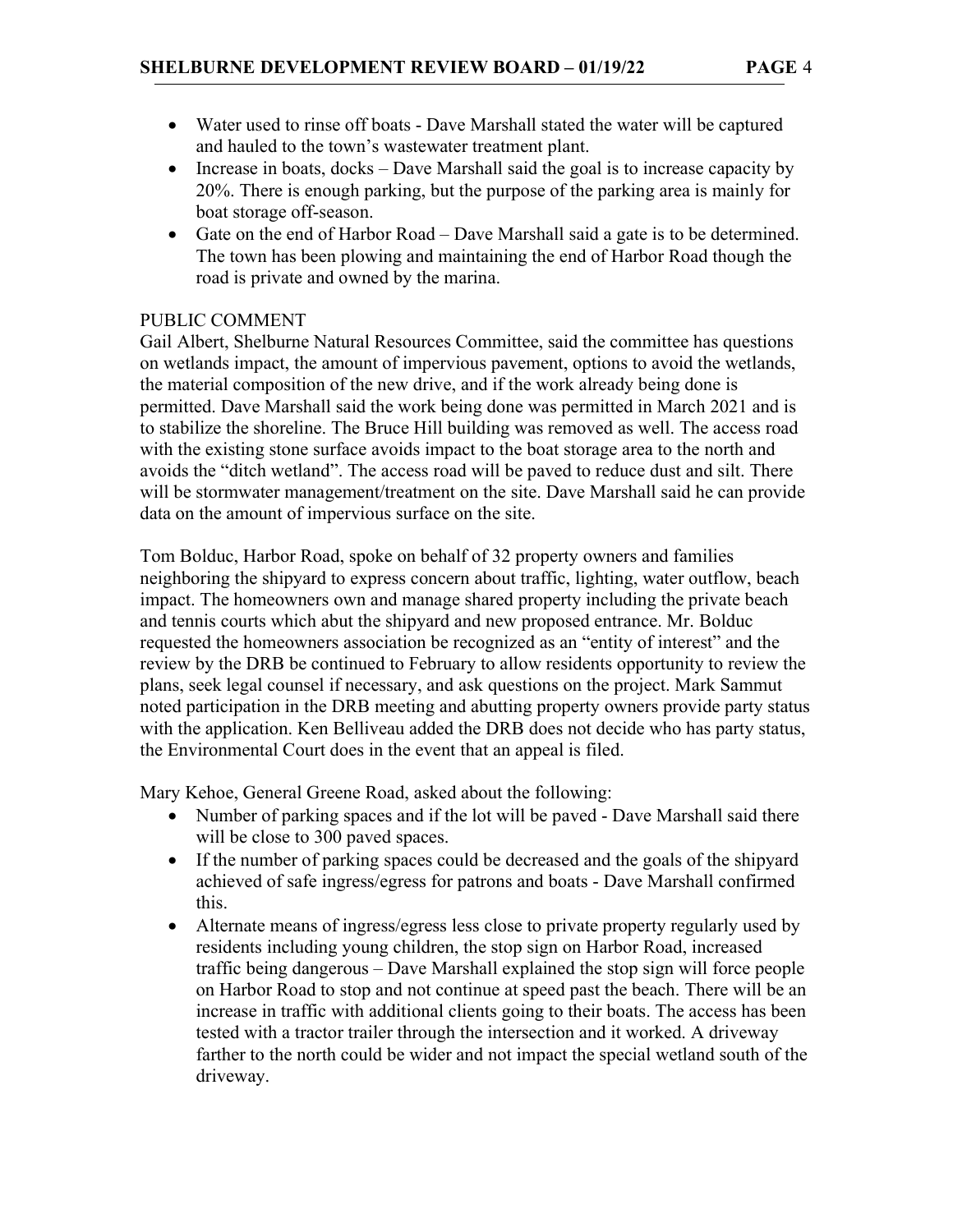Clarify current volume of traffic in/out with boats, proposed volume, and lot coverage – Dave Marshall said the intent is to create a separation between operations and clientele as much as possible. A more detailed summary of existing conditions, proposed conditions, any changes in how operations occur other than just the building can be provided.

John Hammer, Lands End Lane, expressed concern about blocking Harbor Road and people coming to the area who are not residents.

William (Terry) Kennaugh, Chateauguay Road, asked where storm runoff will go now that the swale was removed behind the building that was demolished this summer and if the town needs an easement to take care of the culvert on Harbor Road. Also, the lights on the site are fully compliant, but need to be shielded from the north, west, and south to avoid glare on the beach.

Anne Marie Curley, Harbor Road, noted staff is researching whether Harbor Road is private. Increasing traffic on Harbor Road is a concern. A traffic study should be done during the summer months. Many people walk on the road to get to the beach. The existing driveway should remain where it is now. With the proposed access, car headlights will shine on the beach. Quality of life will be impacted. There is a massive amount of construction and pavement proposed on the site and the shipyard has not engaged with the residents at all about the project.

Rebecca Solheim, General Greene Road, shared the concerns about expansion of the shipyard, traffic, safety, and urged the shipyard to engage with the neighborhood.

Ian and Scott McIsaac, General Greene Road, asked for a description of stormwater drainage to confirm flooding will not increase on adjacent properties. Also, traffic to the shipyard could be passing over part of Harborwood Shores private property. The increase in parking appears to be greater than the need and creating an entrance on the north side of the parking lot by the Bruce Hill building would not impact the wetland and would pick up parking lost to the new access road. If a gate is installed on Harbor Road cars will turn around on the streets in the nearby residential neighborhood which is a concern.

Toby Richard, Harbor Road, spoke about the volume of traffic already in the area with people who are not living in the neighborhood coming to the beach to watch the sunset and driving through the neighborhood going too fast. The proposed bike path/walkway along the new access road will direct people to the beach which is a private beach. Regarding water quality, the existing outflow gets clogged now and this will get worse with the addition of more pavement. More people on the site using the bathrooms will mean more trucking from the site, more noise pollution, more headlights on the beach. The value of properties in the neighborhood will be impacted.

Samuel Bloomberg, General Greene Road, echoed the concerns about the scope of the project, the expansion, and traffic, noting Harbor Road is narrow and hilly with many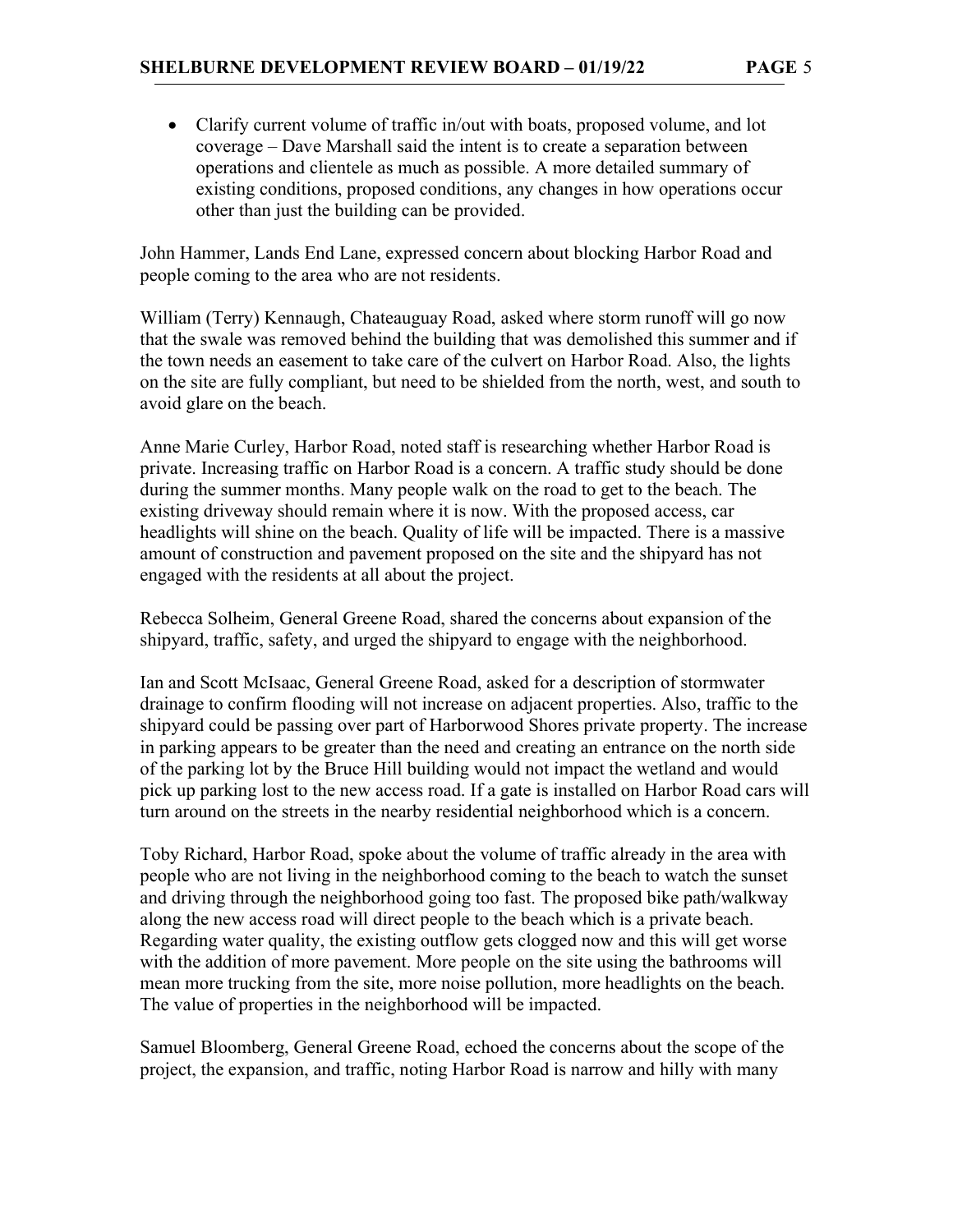bicyclists and pedestrians. Harbor Road is a danger zone. Mr. Bloomberg asked if the marina is planning a restaurant or a retail center or more boat sales activity.

Mary Hurley, General Greene Road, stated it is offensive that the shipyard owners did not engage the neighbors about the proposed expansion. The beach is central to the neighborhood community. Additional traffic and increase in impervious surface are concerning. The proposed new intersection is dangerous.

Christine Patrin, Harbor Road, asked about the hours of operation of the security gate and for the picnic/BBQ area at the shipyard, expressing concern about noise pollution. Ms. Patrin also asked where overflow parking will go if capacity is reached on the site.

Mary Holl, General Greene Road, expressed concern about the wetlands, the new entrance, increase in traffic (traffic study is needed), and the other concerns raised by the neighbors.

Steve Arms, General Greene Road, spoke about protecting the lake and the erosion in the culvert from runoff which will increase will the added parking and access road. A new plan is needed. The shipyard should meet with the neighbors.

Schuyler Blackman, Harbor Road, echoed the concerns already expressed and support for a traffic study to get an accurate view of the impact of the project. A complete long term plan for the site is needed that shows the ultimate vision and a true accounting of environmental impacts with the project.

Joyce George, Circle Road, noted they have property in Colchester and recently found out the road is private, not town owned, so the property owners must hire someone to plow and clear out culverts.

Suzanne Durrell, General Greene Road, agreed with the concerns that have been expressed, noting Harbor Road is "an accident waiting to happen" and the increase in traffic needs to be taken into consideration. Ms. Durrell asked about boat storage and use, adding the lake is a tremendous resource and needs protection.

Mary Chavalier, Harbor Road, spoke about the heavy traffic traveling too fast on Harbor Road. The full scope of the project must be considered in a traffic study.

Donah Curly, Harbor Road, asked if the shipyard would consider an alternate driveway that would mitigate a majority of concerns expressed. A sketch plan should be done to show this.

Jenny Dalton, General Greene Road, stated safety is the #1 concern. Traffic is a big concern. There are no sidewalks on the road and many small children in the neighborhood.